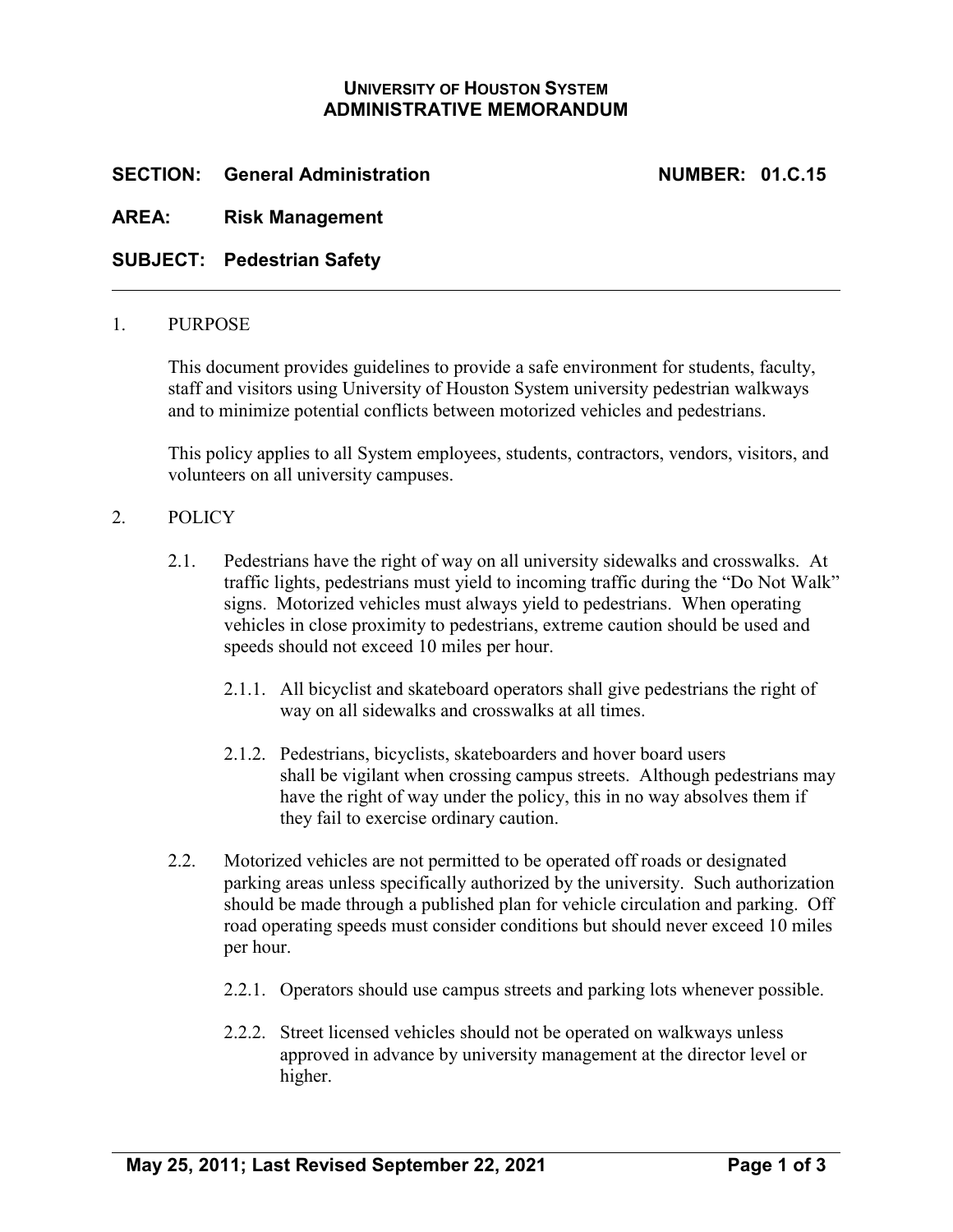- 2.2.3. Utility vehicles (e.g., golf carts) may be operated on walkways designated for such use. Operators should avoid walkways during high volume pedestrian usage, such as in between scheduled classes. If an operator must share a walkway with a pedestrian, the maximum speed of the motorized vehicle may not exceed that of pedestrian traffic. Vehicles are not permitted on sidewalks or pathways that are too narrow to accommodate both vehicles and pedestrians.
- 2.3. Driving on landscaped areas is prohibited unless required as part of a landscape or maintenance project and approved in advance by the project manager or other university management at the director level or higher.
- 2.4. Motorized vehicles may only be parked in designated areas. Such areas should be designated in a published plan for vehicle circulation and parking.
	- 2.4.1. Motorized vehicles may not be parked within 25 feet of university building entrances except for the loading and unloading of equipment. Vehicles are to move to designated parking areas immediately after loading or unloading.
	- 2.4.2. Parking on grass or landscaped areas is prohibited unless required as part of a landscape or maintenance project and approved in advance by the project manager or other university management at the director level or higher.
- 2.5. University-owned motorized vehicles may be used on university campuses only when their use is required to complete the task at hand. Operators must comply with [System Administrative Memorandum \(SAM\)](https://uhsystem.edu/compliance-ethics/_docs/sam/01/1c13.pdf) 01.C.13 – Business Use of [Vehicles.](https://uhsystem.edu/compliance-ethics/_docs/sam/01/1c13.pdf)
- 2.6. All universities may further restrict the use of motorized vehicles on campus pedestrian walkways.

## 3. DEFINITIONS

- 3.1. Motorized vehicle: Electric or gas powered cars, trucks, motorcycles, golf carts, and utility carts. This policy does not apply to motorized wheelchairs or scooters used by individuals with physical disabilities.
- 3.2. Pedestrian: A person whose mode of transit is ambulation or who is defined as a pedestrian under the [Americans with Disabilities Act.](https://www.dol.gov/general/topic/disability/ada) This could include a person walking or using a wheelchair, self-propelled wheelchair or handicap scooter. A service animal, employed by a person with a disability, is granted the status of pedestrian for the purpose of this policy.